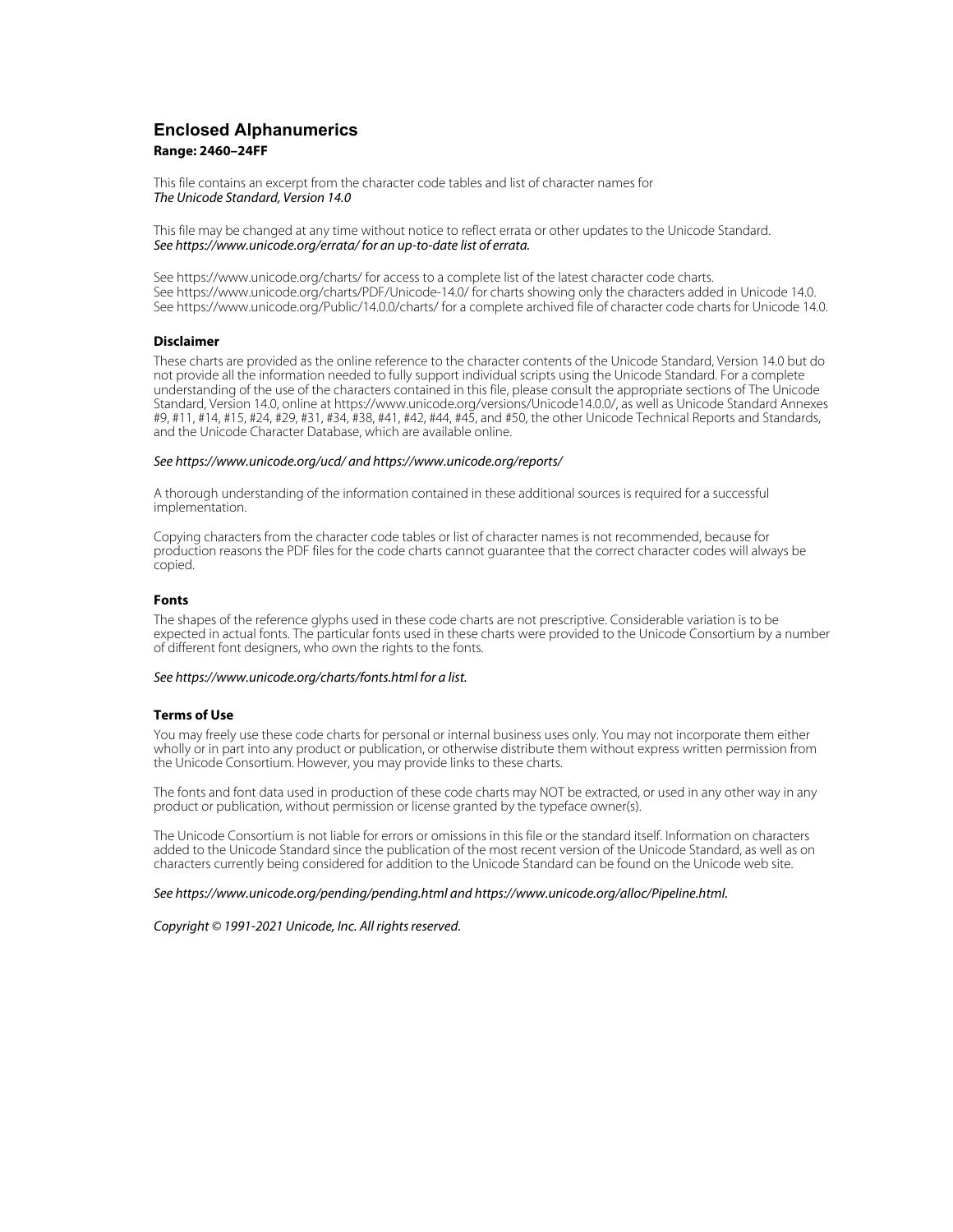|                  | 246        | 247        | 248                    | 249         | 24A             | 24B                       | 24C                        | 24D                           | 24E                           | 24F                        |
|------------------|------------|------------|------------------------|-------------|-----------------|---------------------------|----------------------------|-------------------------------|-------------------------------|----------------------------|
| $\mathbf 0$      | 1<br>2460  | 2470       | $\overline{3}$<br>2480 | 9.<br>2490  | (e)<br>24A0     | $\mathbf{u}$<br>24B0      | K<br>24C0                  | a<br>24D0                     | $\boldsymbol{q}$<br>24E0      | 16<br>24F0                 |
| $\mathbf{1}$     | 2461       | 18<br>2471 | 2481                   | 10.<br>2491 | 24A1            | W<br>24B1                 | 24C1                       | b<br>24D1                     | $\mathbf r$<br>24E1           | $\boldsymbol{\Pi}$<br>24F1 |
| $\overline{2}$   | 3<br>2462  | 9<br>2472  | 2482                   | 2492        | 24A2            | 24B2                      | 24C2                       | C<br>24D2                     | S<br>24E2                     | 18)<br>24F2                |
| 3                | 4<br>2463  | 2473       | 6)<br>2483             | 2493        | 24A3            | 24B3                      | 24C3                       | d<br>24D3                     | t<br>24E3                     | 19)<br>24F3                |
| 4                | 5<br>2464  | 2474       | 2484                   | 13.<br>2494 | 24A4            | 24B4                      | 24C4                       | $\mathbf e$<br>24D4           | u<br>24E4                     | 24F4                       |
| 5                | 6<br>2465  | 2475       | 2485                   | 2495        | 24A5            | Z)<br>24B5                | r<br>24C5                  | f<br>24D <sub>5</sub>         | $\overline{\text{V}}$<br>24E5 | 24F5                       |
| 6                | 2466       | 2476       | 2486                   | 2496        | 24A6            | A<br>24B6                 | 24C6                       | g<br>24D6                     | W<br>24E6                     | 24F6                       |
| 7                | 8<br>2467  | 2477       | 2487                   | 16.<br>2497 | 24A7            | 24B7                      | $_{\rm R}$<br>24C7         | h<br>24D7                     | $\mathbf X$<br>24E7           | 24F7                       |
| 8                | 9<br>2468  | 2478       | 2488                   | 2498        | 24A8            | 24B8                      | S<br>24C8                  | 1<br>24D8                     | 24E8                          | 24F8                       |
| $\boldsymbol{9}$ | 10<br>2469 | 2479       | 2.<br>2489             | 18.<br>2499 | 24A9            | 24B9                      | 24C9                       | 24D9                          | ${\bf Z}$<br>24E9             | 24F9                       |
| A                | 246A       | 247A       | 248A                   | 249A        | 24AA            | 24BA                      | 24CA                       | k<br>24DA                     | 24EA                          | 24FA                       |
| В                | 246B       | 247B       | 248B                   | 20.<br>249B | 24AB            | $\mathbf{F}$<br>24BB      | 24CB                       | l<br>24DB                     | 11<br>24EB                    | 24FB                       |
| C                | 13<br>246C | 247C       | 248C                   | a<br>249C   | 24AC            | ٦<br>$\mathbf{J}$<br>24BC | 24CC                       | $\mathop{\mathrm{m}}$<br>24DC | 12<br>24EC                    | $\rm \overline{8}$<br>24FC |
| D                | 14<br>246D | 247D       | 6.<br>248D             | 249D        | 24AD            | Η<br>24BD                 | Δ<br>24CD                  | n<br>24DD                     | <b>13</b><br>24ED             | 24FD                       |
| E                | 15<br>246E | 247E       | $\sqrt{2}$<br>248E     | 249E        | $\rm S$<br>24AE | I<br>24BE                 | $\rm \overline{Y}$<br>24CE | O<br>24DE                     | 14<br>24EE                    | 24FE                       |
| F                | 16<br>246F | 247F       | 8<br>248F              | 249F        | 24AF            | 24BF                      | 24CF                       | p<br>24DF                     | 15<br>24EF                    | 24FF                       |

The Unicode Standard 14.0, Copyright © 1991-2021 Unicode, Inc. All rights reserved.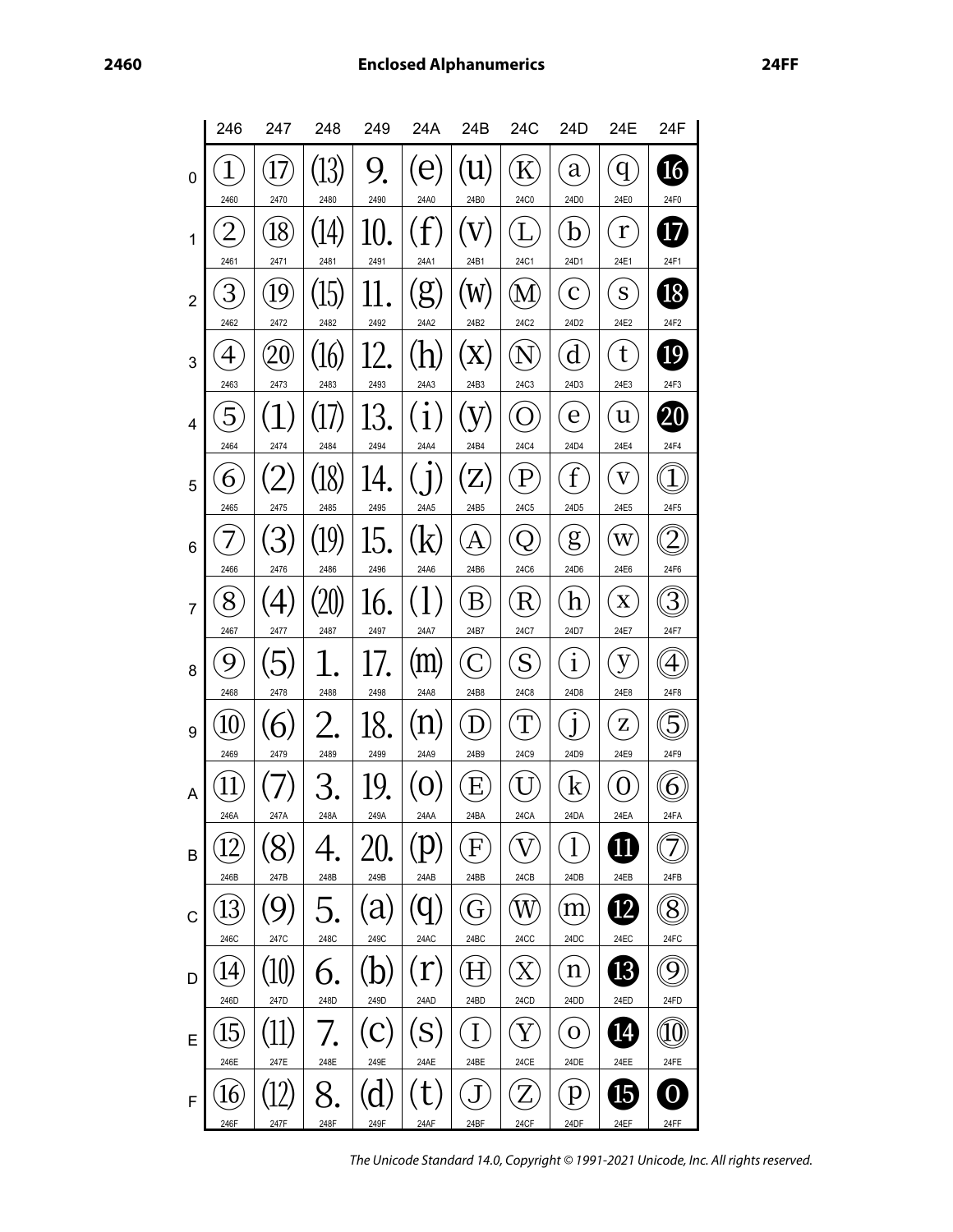| <b>Circled numbers</b> |                                  |                                                                                |  |  |  |  |
|------------------------|----------------------------------|--------------------------------------------------------------------------------|--|--|--|--|
| 2460                   | (1)                              | <b>CIRCLED DIGIT ONE</b>                                                       |  |  |  |  |
|                        |                                  | $\approx$ <circle> 0031 1</circle>                                             |  |  |  |  |
| 2461                   | (2)                              | <b>CIRCLED DIGIT TWO</b>                                                       |  |  |  |  |
| 2462                   | $\circled{3}$                    | $\approx$ <circle> 0032 <math>2</math><br/><b>CIRCLED DIGIT THREE</b></circle> |  |  |  |  |
|                        |                                  | $\approx$ <circle> 0033 <math>3</math></circle>                                |  |  |  |  |
| 2463                   | $\circled{4}$                    | <b>CIRCLED DIGIT FOUR</b>                                                      |  |  |  |  |
|                        |                                  | $\approx$ <circle> 00344</circle>                                              |  |  |  |  |
| 2464                   | $\circledS$                      | <b>CIRCLED DIGIT FIVE</b>                                                      |  |  |  |  |
|                        |                                  | $\approx$ <circle> 0035 <math>5</math></circle>                                |  |  |  |  |
| 2465                   | $\circledast$                    | <b>CIRCLED DIGIT SIX</b>                                                       |  |  |  |  |
|                        |                                  | $\approx$ <circle> 0036 6</circle>                                             |  |  |  |  |
| 2466                   | (7)                              | <b>CIRCLED DIGIT SEVEN</b><br>$\approx$ <circle> 0037 <math>7</math></circle>  |  |  |  |  |
| 2467                   | (8)                              | <b>CIRCLED DIGIT EIGHT</b>                                                     |  |  |  |  |
|                        |                                  | $\approx$ <circle> 0038 <math>8</math></circle>                                |  |  |  |  |
| 2468                   | $\circledcirc$                   | <b>CIRCLED DIGIT NINE</b>                                                      |  |  |  |  |
|                        |                                  | $\approx$ <circle> 00399</circle>                                              |  |  |  |  |
| 2469                   | $\circled{10}$                   | <b>CIRCLED NUMBER TEN</b>                                                      |  |  |  |  |
|                        |                                  | $\approx$ <circle> 0031 1 0030 0</circle>                                      |  |  |  |  |
| 246A                   | $\circled{\scriptstyle 1}$       | <b>CIRCLED NUMBER ELEVEN</b>                                                   |  |  |  |  |
|                        |                                  | $\approx$ <circle> 0031 1 0031 1</circle>                                      |  |  |  |  |
| 246B                   | $\left( \overline{12}\right)$    | <b>CIRCLED NUMBER TWELVE</b><br>$\approx$ <circle> 0031 1 0032 2</circle>      |  |  |  |  |
| 246C                   | $\circled{13}$                   | <b>CIRCLED NUMBER THIRTEEN</b>                                                 |  |  |  |  |
|                        |                                  | $\approx$ <circle> 0031 1 0033 3</circle>                                      |  |  |  |  |
| 246D                   | $\circled{14}$                   | <b>CIRCLED NUMBER FOURTEEN</b>                                                 |  |  |  |  |
|                        |                                  | $\approx$ <circle> 0031 1 0034 4</circle>                                      |  |  |  |  |
| 246E                   | $\circled{15}$                   | <b>CIRCLED NUMBER FIFTEEN</b>                                                  |  |  |  |  |
|                        |                                  | $\approx$ <circle> 0031 1 0035 5</circle>                                      |  |  |  |  |
| 246F                   | (16)                             | <b>CIRCLED NUMBER SIXTEEN</b>                                                  |  |  |  |  |
| 2470                   | $\left(\overline{\Omega}\right)$ | $\approx$ <circle> 0031 1 0036 6<br/><b>CIRCLED NUMBER SEVENTEEN</b></circle>  |  |  |  |  |
|                        |                                  | $\approx$ <circle> 0031 1 0037 7</circle>                                      |  |  |  |  |
| 2471                   | $(\overline{18})$                | <b>CIRCLED NUMBER EIGHTEEN</b>                                                 |  |  |  |  |
|                        |                                  | $\approx$ <circle> 0031 1 0038 8</circle>                                      |  |  |  |  |
| 2472                   | $\circled{19}$                   | <b>CIRCLED NUMBER NINETEEN</b>                                                 |  |  |  |  |
|                        |                                  | $\approx$ <circle> 0031 1 0039 9</circle>                                      |  |  |  |  |
| 2473                   | (20)                             | <b>CIRCLED NUMBER TWENTY</b>                                                   |  |  |  |  |
|                        |                                  | $\approx$ <circle> 0032 2 0030 0</circle>                                      |  |  |  |  |
|                        |                                  | <b>Parenthesized numbers</b>                                                   |  |  |  |  |
|                        |                                  | 2474 (1) PARENTHESIZED DIGIT ONE                                               |  |  |  |  |
|                        | (2)                              | $\approx 0028(003110029)$                                                      |  |  |  |  |
| 2475                   |                                  | PARENTHESIZED DIGIT TWO<br>$\approx 0028(003220029)$                           |  |  |  |  |
| 2476                   | (3)                              | PARENTHESIZED DIGIT THREE                                                      |  |  |  |  |
|                        |                                  | $\approx 0028(0033330029)$                                                     |  |  |  |  |
| 2477                   | (4)                              | PARENTHESIZED DIGIT FOUR                                                       |  |  |  |  |
|                        |                                  | $\approx 0028(003440029)$                                                      |  |  |  |  |
| 2478                   | (5)                              | PARENTHESIZED DIGIT FIVE                                                       |  |  |  |  |
|                        |                                  | $\approx 0028(0035550029)$                                                     |  |  |  |  |
| 2479                   | (6)                              | PARENTHESIZED DIGIT SIX                                                        |  |  |  |  |
| 247A                   | (7)                              | $\approx 0028(003660029)$<br>PARENTHESIZED DIGIT SEVEN                         |  |  |  |  |
|                        |                                  | $\approx 0028(003770029)$                                                      |  |  |  |  |
| 247B                   | (8)                              | PARENTHESIZED DIGIT EIGHT                                                      |  |  |  |  |
|                        |                                  | $\approx 0028(003880029)$                                                      |  |  |  |  |
| 247C                   | (9)                              | PARENTHESIZED DIGIT NINE                                                       |  |  |  |  |
|                        |                                  | $\approx 0028(0039990029)$                                                     |  |  |  |  |
| 247D                   | (10)                             | PARENTHESIZED NUMBER TEN                                                       |  |  |  |  |
|                        |                                  | $\approx 0028(00311003000029)$                                                 |  |  |  |  |

| 247E | (11) | PARENTHESIZED NUMBER ELEVEN<br>$\approx 0028(00311003110029)$                                    |
|------|------|--------------------------------------------------------------------------------------------------|
| 247F | (12) | PARENTHESIZED NUMBER TWELVE                                                                      |
| 2480 | (13) | $\approx 0028(00311003220029)$<br>PARENTHESIZED NUMBER THIRTEEN                                  |
| 2481 | (14) | $\approx 0028$ (0031 1 0033 3 0029)<br>PARENTHESIZED NUMBER FOURTEEN                             |
| 2482 | (15) | $\approx 0028(00311003440029)$<br>PARENTHESIZED NUMBER FIFTEEN                                   |
| 2483 | (16) | $\approx 0028(00311003550029)$<br>PARENTHESIZED NUMBER SIXTEEN                                   |
| 2484 | (17) | $\approx 0028(00311003660029)$<br>PARENTHESIZED NUMBER SEVENTEEN                                 |
| 2485 | (18) | $\approx 0028(00311003770029)$<br>PARENTHESIZED NUMBER EIGHTEEN                                  |
| 2486 | (19) | $\approx 0028(00311003880029)$<br>PARENTHESIZED NUMBER NINETEEN                                  |
| 2487 | (20) | $\approx 0028(003110039990029)$<br>PARENTHESIZED NUMBER TWENTY<br>$\approx 0028(00322003000029)$ |
|      |      |                                                                                                  |
|      |      | <b>Numbers period</b><br>See also similar symbols starting at 1F100.                             |
| 2488 | 1.   | <b>DIGIT ONE FULL STOP</b>                                                                       |
|      |      | $\approx 00311002E$ .                                                                            |
| 2489 | 2.   | DIGIT TWO FULL STOP                                                                              |
| 248A | 3.   | $\approx 00322002E$ .<br><b>DIGIT THREE FULL STOP</b>                                            |
| 248B | 4.   | $\approx 003333002E$ .<br><b>DIGIT FOUR FULL STOP</b>                                            |
| 248C | 5.   | $\approx 00344002E$ .<br><b>DIGIT FIVE FULL STOP</b>                                             |
| 248D | 6.   | $\approx 00355002E$ .<br>DIGIT SIX FULL STOP                                                     |
| 248E | 7.   | $\approx 00366002E$ .<br>DIGIT SEVEN FULL STOP                                                   |
| 248F | 8.   | $\approx 00377002E$ .<br><b>DIGIT EIGHT FULL STOP</b>                                            |
| 2490 | 9.   | $\approx 00388002E$ .<br>DIGIT NINE FULL STOP                                                    |
| 2491 | 10.  | $\approx 003999002E$ .<br>NUMBER TEN FULL STOP                                                   |
|      |      | $\approx 00311100300002E$ .                                                                      |
| 2492 | 11.  | NUMBER ELEVEN FULL STOP<br>$\approx 0031100311002E$ .                                            |
| 2493 | 12.  | NUMBER TWELVE FULL STOP<br>$\approx 0031100322002E$ .                                            |
| 2494 | 13.  | NUMBER THIRTEEN FULL STOP<br>$\approx 00311003333002E$ .                                         |
| 2495 | 14.  | NUMBER FOURTEEN FULL STOP<br>$\approx 00311$ 00344 002E.                                         |
| 2496 | 15.  | NUMBER FIFTEEN FULL STOP<br>$\approx 00311$ 0035 5 002E.                                         |
| 2497 | 16.  | NUMBER SIXTEEN FULL STOP<br>$\approx$ 0031 1 0036 6 002E.                                        |
| 2498 | 17.  | NUMBER SEVENTEEN FULL STOP                                                                       |
| 2499 | 18.  | $\approx 0031100377002E$ .<br>NUMBER EIGHTEEN FULL STOP                                          |
| 249A | 19.  | $\approx 00311$ 0038 8 002E.<br>NUMBER NINETEEN FULL STOP                                        |
| 249B | 20.  | $\approx$ 0031 1 0039 9 002E.<br>NUMBER TWENTY FULL STOP                                         |

 $\approx$  0032 2 0030 0 002E.

The Unicode Standard 14.0, Copyright © 1991-2021 Unicode, Inc. All rights reserved.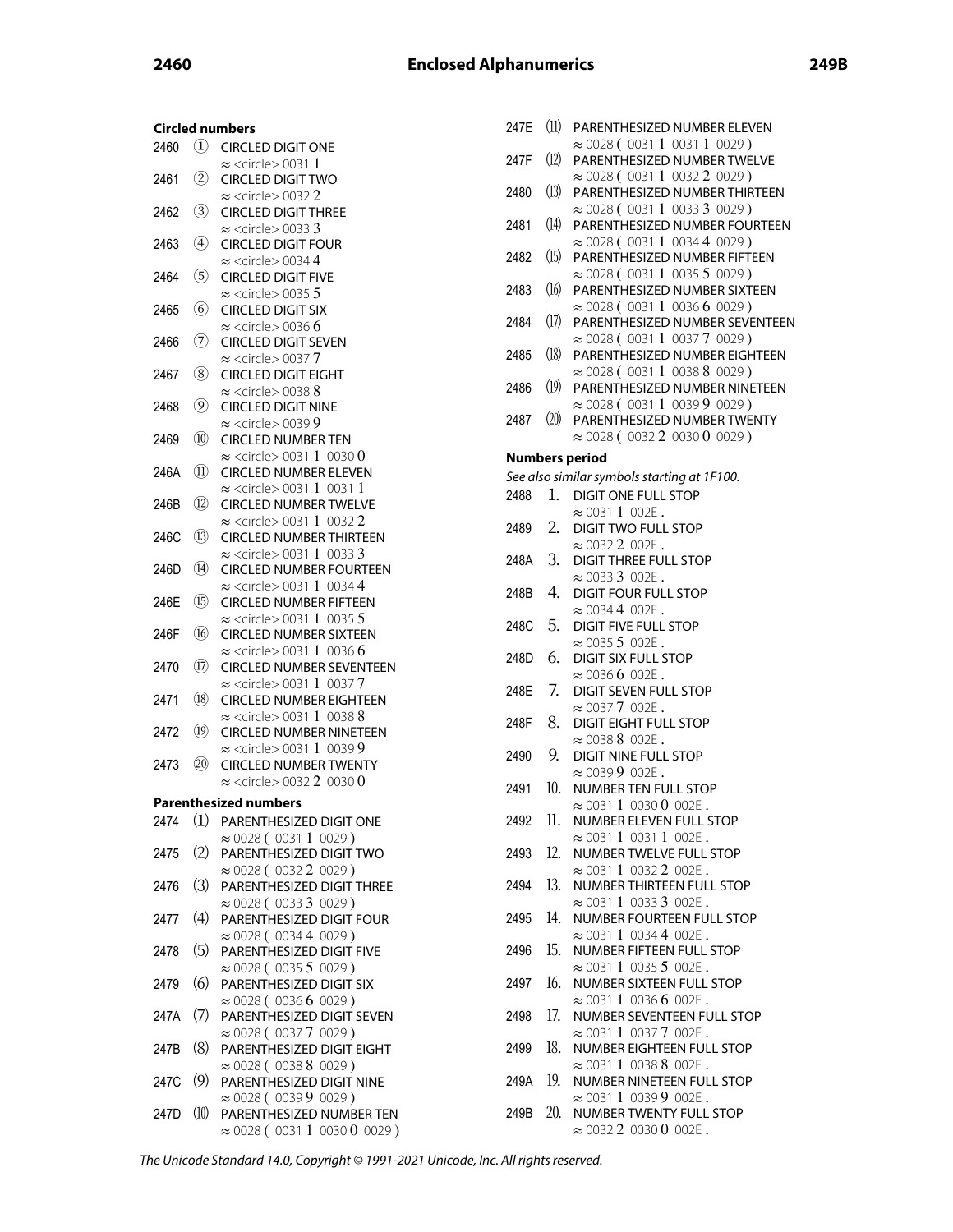# **Parenthesized Latin letters**

See also the uppercase set starting at 1F100. Parenthesized Latin letters do not have case mappings. 249C (a) PARENTHESIZED LATIN SMALL LETTER A  $\approx 0028$  ( 0061 a 0029 ) 249D (b) PARENTHESIZED LATIN SMALL LETTER B ≈ 0028 ( 0062 b 0029 ) 249E (C) PARENTHESIZED LATIN SMALL LETTER C ≈ 0028 ( 0063 c 0029 ) 249F (d) PARENTHESIZED LATIN SMALL LETTER D  $\approx 0028$  ( 0064 d 0029 ) 24A0 (e) PARENTHESIZED LATIN SMALL LETTER E  $\approx 0028$  ( 0065 e 0029 ) 24A1 (f) PARENTHESIZED LATIN SMALL LETTER F  $\approx 0028$  ( 0066 f 0029 ) 24A2 (g) PARENTHESIZED LATIN SMALL LETTER G  $\approx 0028$  ( 0067 g 0029 ) 24A3 (h) PARENTHESIZED LATIN SMALL LETTER H  $\approx 0028$  ( 0068 h 0029 ) 24A4 (i) PARENTHESIZED LATIN SMALL LETTER I ≈ 0028 ( 0069 i 0029 ) 24A5 (J) PARENTHESIZED LATIN SMALL LETTER J ≈ 0028 ( 006A j 0029 ) 24A6 (k) PARENTHESIZED LATIN SMALL LETTER K  $\approx 0028$  ( 006B k 0029 ) 24A7 (1) PARENTHESIZED LATIN SMALL LETTER L  $\approx 0028$  ( 006C l 0029 ) 24A8 (m) PARENTHESIZED LATIN SMALL LETTER M  $\approx 0028$  ( 006D m 0029 ) 24A9 (I) PARENTHESIZED LATIN SMALL LETTER N  $\approx 0028$  ( 006E n 0029 ) 24AA (0) PARENTHESIZED LATIN SMALL LETTER O  $\approx 0028$  ( 006F o 0029 ) 24AB (P) PARENTHESIZED LATIN SMALL LETTER P  $\approx 0028$  ( 0070 p 0029 ) 24AC (9) PARENTHESIZED LATIN SMALL LETTER Q  $\approx 0028$  ( 0071 q 0029 ) 24AD (I) PARENTHESIZED LATIN SMALL LETTER R  $\approx 0028$  ( 0072 r 0029 ) 24AE (S) PARENTHESIZED LATIN SMALL LETTER S  $\approx 0028$  ( 0073 s 0029 ) 24AF (t) PARENTHESIZED LATIN SMALL LETTER T  $\approx 0028$  ( 0074 t 0029 ) 24B0 (U) PARENTHESIZED LATIN SMALL LETTER U  $\approx 0028$  ( 0075 u 0029 ) 24B1 (V) PARENTHESIZED LATIN SMALL LETTER V  $\approx 0028$  ( 0076 v 0029 ) 24B2 (W) PARENTHESIZED LATIN SMALL LETTER W  $\approx 0028$  ( 0077 w 0029 ) 24B3 (X) PARENTHESIZED LATIN SMALL LETTER X  $\approx 0028$  ( 0078 x 0029 ) 24B4 (V) PARENTHESIZED LATIN SMALL LETTER Y  $\approx 0028$  ( 0079 y 0029 ) 24B5 (Z) PARENTHESIZED LATIN SMALL LETTER Z  $\approx 0028$  ( 007A z 0029 ) **Circled Latin letters** 24B6 (A) CIRCLED LATIN CAPITAL LETTER A  $\approx$  <circle> 0041  $\rm A$ 

24B7 **B** CIRCLED LATIN CAPITAL LETTER B  $\approx$  <circle> 0042  $\bf{B}$ 

- 24B8 Ⓒ CIRCLED LATIN CAPITAL LETTER C  $\rightarrow$  00A9  $\odot$  copyright sign  $\approx$  <circle> 0043  $\bf C$ 24B9 (D) CIRCLED LATIN CAPITAL LETTER D
	- $\approx$  <circle> 0044  $\overline{\mathbf{D}}$
- 24BA (E) CIRCLED LATIN CAPITAL LETTER E  $\approx$  <circle> 0045  $\rm E$
- 24BB **E** CIRCLED LATIN CAPITAL LETTER F  $\approx$  <circle> 0046  $\rm F$
- 24BC **G** CIRCLED LATIN CAPITAL LETTER G  $\approx$  <circle> 0047  $\rm G$
- 24BD *A* CIRCLED LATIN CAPITAL LETTER H  $\approx$  <circle> 0048  $\rm H$
- 24BE (I) CIRCLED LATIN CAPITAL LETTER I  $\approx$  <circle> 0049 I
- 24BF **①** CIRCLED LATIN CAPITAL LETTER J ≈ <circle> 004A J
- 24C0 (K) CIRCLED LATIN CAPITAL LETTER K  $\approx$  <circle> 004B  $\rm{K}$
- 24C1 *C* CIRCLED LATIN CAPITAL LETTER L  $\approx$  <circle> 004C  $L$
- 24C2 M CIRCLED LATIN CAPITAL LETTER M  $\rightarrow$  1F1AD  $\omega$  mask work symbol  $\approx$  <circle> 004D  ${\rm M}$
- 24C3  $\circledR$  CIRCLED LATIN CAPITAL LETTER N  $\approx$  <circle> 004E  $\rm N$
- 24C4 (O) CIRCLED LATIN CAPITAL LETTER O  $\approx$  <circle> 004F  $\rm O$
- 24C5 <sup>(P)</sup> CIRCLED LATIN CAPITAL LETTER P → 2117 <sup>®</sup> sound recording copyright  $\approx$  <circle> 0050  $\bf P$
- 24C6 © CIRCLED LATIN CAPITAL LETTER Q  $\approx$  <circle> 0051 Q
- 24C7 R CIRCLED LATIN CAPITAL LETTER R  $\rightarrow$  00AE  $\circledR$  registered sign  $\approx$  <circle> 0052  ${\rm R}$
- 24C8 **S** CIRCLED LATIN CAPITAL LETTER S  $\approx$  <circle> 0053  $S$
- 24C9 (T) CIRCLED LATIN CAPITAL LETTER T  $\approx$  <circle> 0054  $T$
- 24CA **Ü** CIRCLED LATIN CAPITAL LETTER U  $\approx$  <circle> 0055  $U$
- 24CB  $\hat{V}$  CIRCLED LATIN CAPITAL LETTER V  $\approx$  <circle> 0056  $\rm V$
- 24CC W CIRCLED LATIN CAPITAL LETTER W  $\approx$  <circle> 0057  $W$
- 24CD  $(X)$  CIRCLED LATIN CAPITAL LETTER X  $\approx$  <circle> 0058  $\rm X$
- 24CE  $\circled{y}$  CIRCLED LATIN CAPITAL LETTER Y  $\approx$  <circle> 0059  $\rm Y$
- 24CF (Z) CIRCLED LATIN CAPITAL LETTER Z  $\approx$  <circle> 005A $Z$
- 24D0 a CIRCLED LATIN SMALL LETTER A ≈ <circle> 0061 a
- 24D1 ⓑ CIRCLED LATIN SMALL LETTER B  $\approx$  <circle> 0062  $\rm b$
- 24D2 ⓒ CIRCLED LATIN SMALL LETTER C  $\approx$  <circle> 0063 c
- 24D3 (d) CIRCLED LATIN SMALL LETTER D  $\approx$  <circle> 0064  $\rm{d}$
- 24D4 ⓔ CIRCLED LATIN SMALL LETTER E ≈ <circle> 0065 e